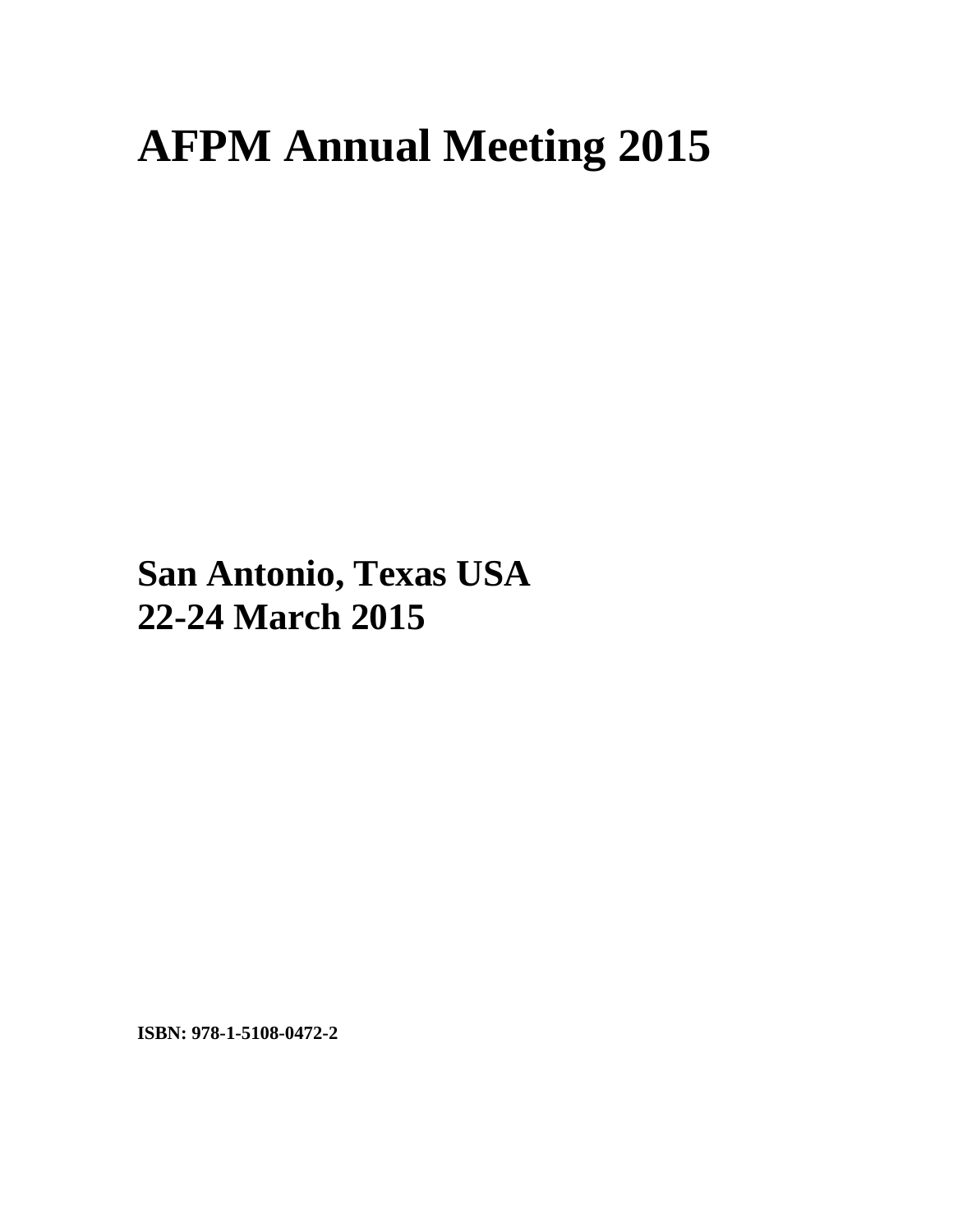**Printed from e-media with permission by:** 

Curran Associates, Inc. 57 Morehouse Lane Red Hook, NY 12571



**Some format issues inherent in the e-media version may also appear in this print version.** 

Copyright© (2015) by American Fuel & Petrochemical Manufacturers (AFPM) All rights reserved.

Printed by Curran Associates, Inc. (2015)

For permission requests, please contact American Fuel & Petrochemical Manufacturers (AFPM) at the address below.

American Fuel & Petrochemical Manufacturers (AFPM) 1667 K Street, NW, Suite 700 Washington DC 20006

Phone: (202) 457-0480 Fax: (202) 457-1486

info@afpm.org

## **Additional copies of this publication are available from:**

Curran Associates, Inc. 57 Morehouse Lane Red Hook, NY 12571 USA Phone: 845-758-0400 Fax: 845-758-2634 Email: curran@proceedings.com Web: www.proceedings.com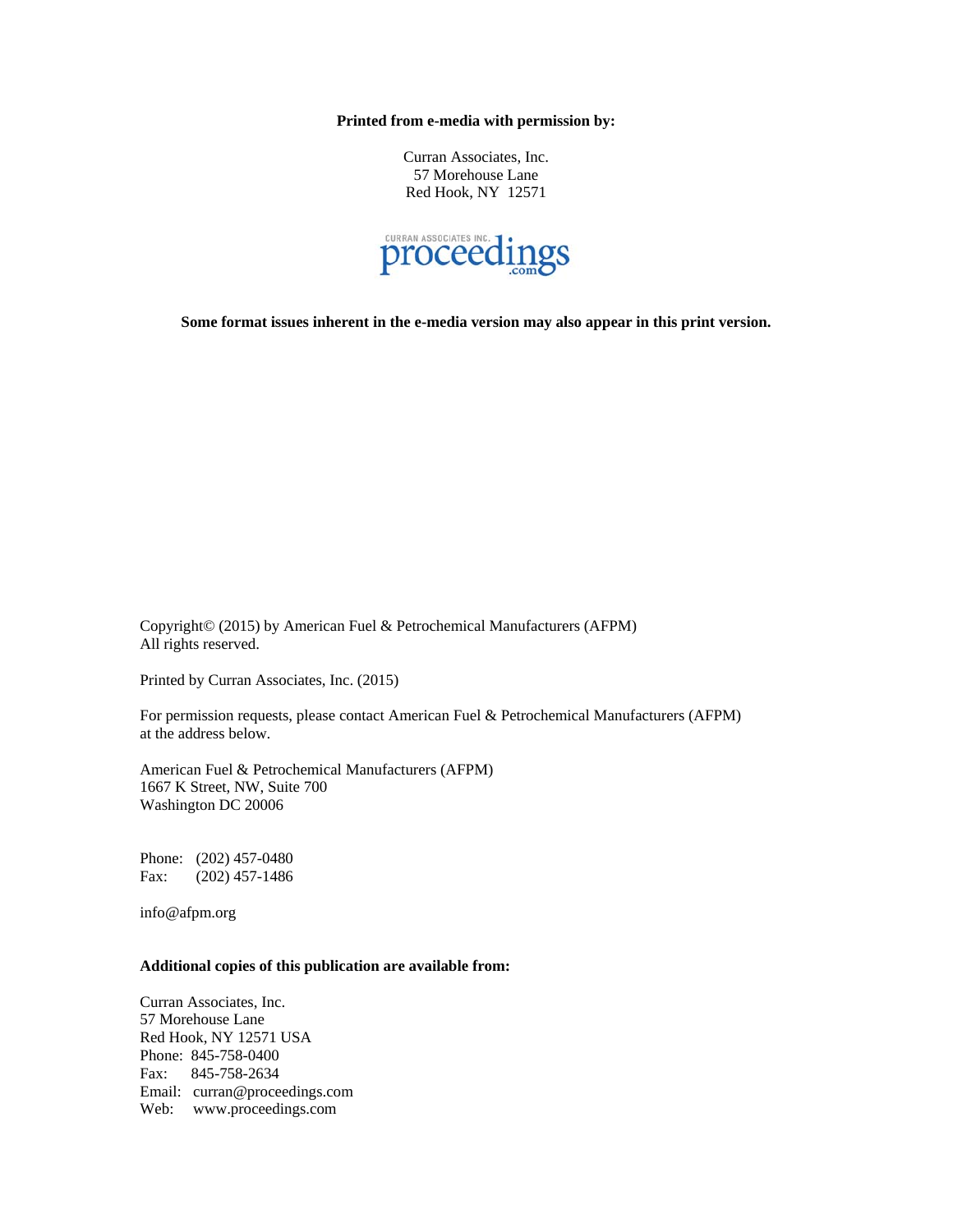## **TABLE OF CONTENTS**

| Preparing for the Next Wave of Environmental Regulations: Rationalization and Mitigation Options                                             |  |
|----------------------------------------------------------------------------------------------------------------------------------------------|--|
| J. Lipkowitz, A. Wright, R. Ohmes                                                                                                            |  |
|                                                                                                                                              |  |
| C. Luong, G. Namie                                                                                                                           |  |
| A. Broadbent                                                                                                                                 |  |
| The Top Ten Reasons for Fixed Equipment Mechanical Integrity Failures in the Hydrocarbon                                                     |  |
|                                                                                                                                              |  |
| J. Reynolds                                                                                                                                  |  |
| Operator Situation Awareness & Delivering ASM-Compliant High Performance HMIs: Failure                                                       |  |
|                                                                                                                                              |  |
| D. Reising, P. Bullemer                                                                                                                      |  |
|                                                                                                                                              |  |
| <b>B.</b> Flis                                                                                                                               |  |
| H. York                                                                                                                                      |  |
| Increased Production of Light Tight Crude Oil: Implications for Changes in Product Flows  101                                                |  |
| P. Halliday, K. Waguespack                                                                                                                   |  |
|                                                                                                                                              |  |
| R. Couture                                                                                                                                   |  |
| Strategies to Mitigate Complications Associated with Unconventional Crudes in the Wastewater                                                 |  |
|                                                                                                                                              |  |
| T. Syvret, S. Lordo                                                                                                                          |  |
|                                                                                                                                              |  |
| D. Lindsay, B. Glover, M. Griffiths, A. Sabitov, D. Sioul                                                                                    |  |
| Tight Oils - Design Approach for Improved Reliability and Performance in the Crude Preheat Train  157<br>D. Varraveto, M. Lockhart, A. Aejaz |  |
| S. Williams, A. Judzis, J. Medina                                                                                                            |  |
| L. Donovan                                                                                                                                   |  |
|                                                                                                                                              |  |
| J. Migliavacca, E. Davis, D. Kasliwal, I. Glasgow, R. Palmer                                                                                 |  |
|                                                                                                                                              |  |
| J. Esteban, M. Hartman                                                                                                                       |  |
|                                                                                                                                              |  |
| M. Rogers                                                                                                                                    |  |
| New Hydrocracking Developments Demonstrate Lower Capex and Lower Opex Hydrocracker                                                           |  |
| N. Kolkachenko, A. Yoon                                                                                                                      |  |
|                                                                                                                                              |  |
| S. Catchpole                                                                                                                                 |  |
| J. Li, S. Farnand, S. Ratan                                                                                                                  |  |
|                                                                                                                                              |  |
| T. Keller, G. Shahani                                                                                                                        |  |
|                                                                                                                                              |  |
| K. Bruno                                                                                                                                     |  |
|                                                                                                                                              |  |
| K. Turner, E. Loewnthal, A. Jones, L. Stein                                                                                                  |  |
| Increasing Butylenes Production from the FCC Unit through Rive's Molecular Highway <sup>TM</sup>                                             |  |
|                                                                                                                                              |  |
| A. Humphries, C. Cooper, J. Seidel                                                                                                           |  |
| W. Gilbert                                                                                                                                   |  |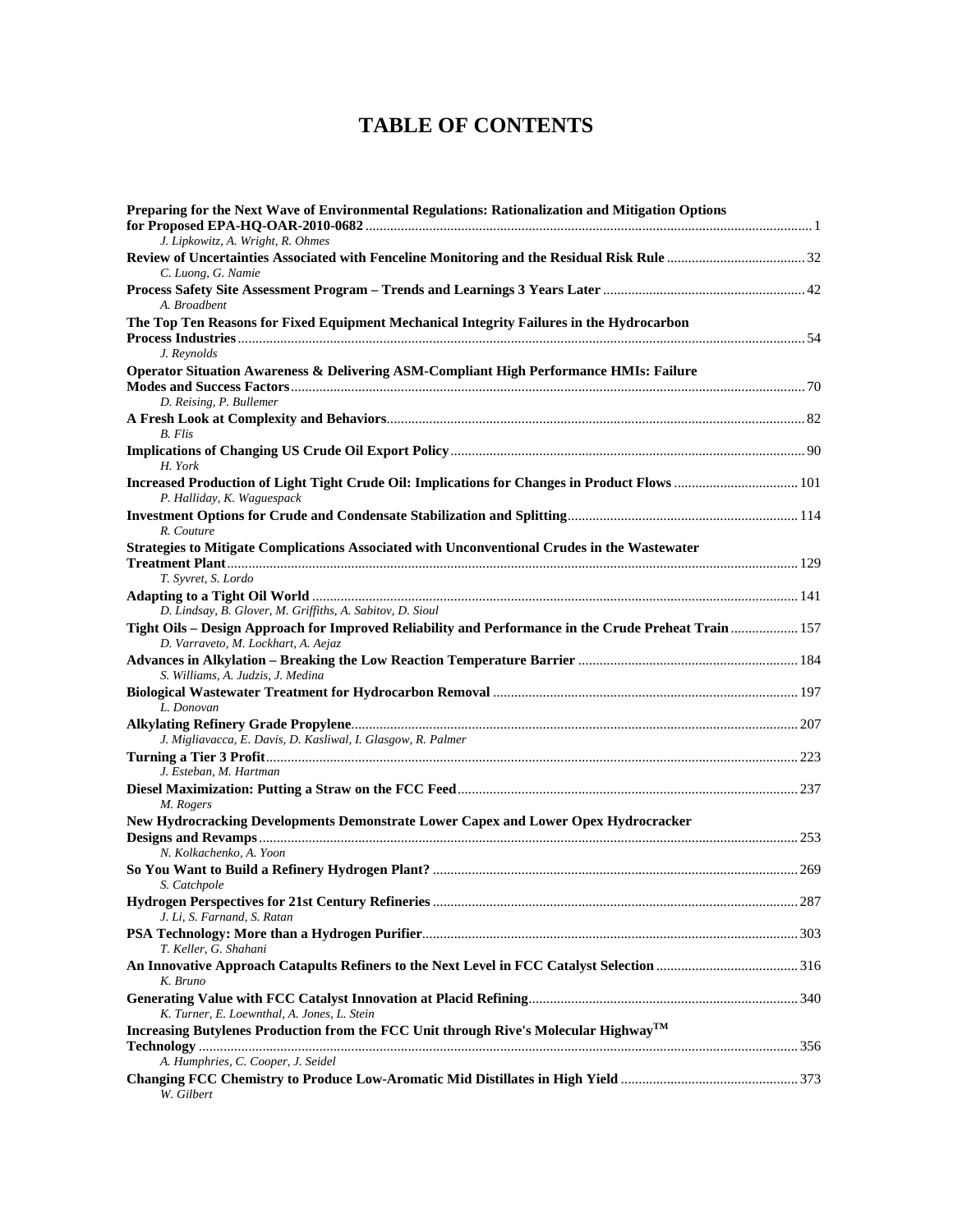| D. Cameron, M. Parris                                                                                          |  |
|----------------------------------------------------------------------------------------------------------------|--|
| G. Debakey                                                                                                     |  |
| K. Clarke                                                                                                      |  |
| J. Jones, F. Simmons, T. Freeman                                                                               |  |
| Lessons Learned, Techniques, and Recommendations for Improving Effectiveness for Owner's                       |  |
| S. Syrdahl, R. Ohmes                                                                                           |  |
| J. Jenkins                                                                                                     |  |
|                                                                                                                |  |
| A. Rossiter<br>D. Wilson                                                                                       |  |
| B. Singh, D. Ajikutira                                                                                         |  |
| <b>B.</b> Naik                                                                                                 |  |
| T. Gillis                                                                                                      |  |
| S. Bhaumik, J. Macgowan, V. Doraj                                                                              |  |
| A. Gildea                                                                                                      |  |
| A. Gelder                                                                                                      |  |
| J. Mayes                                                                                                       |  |
| Trends in Refined Products Supply with the Evolving North American Energy Landscape597<br>K. Klavers, S. Weber |  |
| D. Seiver, R. Wagier                                                                                           |  |
| A. Kern                                                                                                        |  |
| Minimization of Operating Cost by Application of Combustion Control Systems at Fired-Heaters  636<br>E. Bosch  |  |
| L. Crynes                                                                                                      |  |
| S. Treiber, R. McLeod, B. Black, C. Pedersen                                                                   |  |
| P. Feder, S. Parker                                                                                            |  |
| <b>SmartPM for Effective Management of Crude Oil Refinery Preheat Trains and Other Networks</b>                |  |
| S. Pugh, E. Ishiyama, J. Kennedy                                                                               |  |
| S. Chatterjee, C. Carroll, M. Basden, C. Burton, S. Nelson, K. Kunz                                            |  |
| The Integration Paradigm: How Fuel Producers can Overcome Barriers to Entry into Petrochemical                 |  |
| M. Lippman, K. Couch                                                                                           |  |
| B. De Graaf, P. Diddams, M. Evans                                                                              |  |
| J. Foster                                                                                                      |  |
| J. Gentry                                                                                                      |  |
| D. Chowdhury, W. Hart                                                                                          |  |